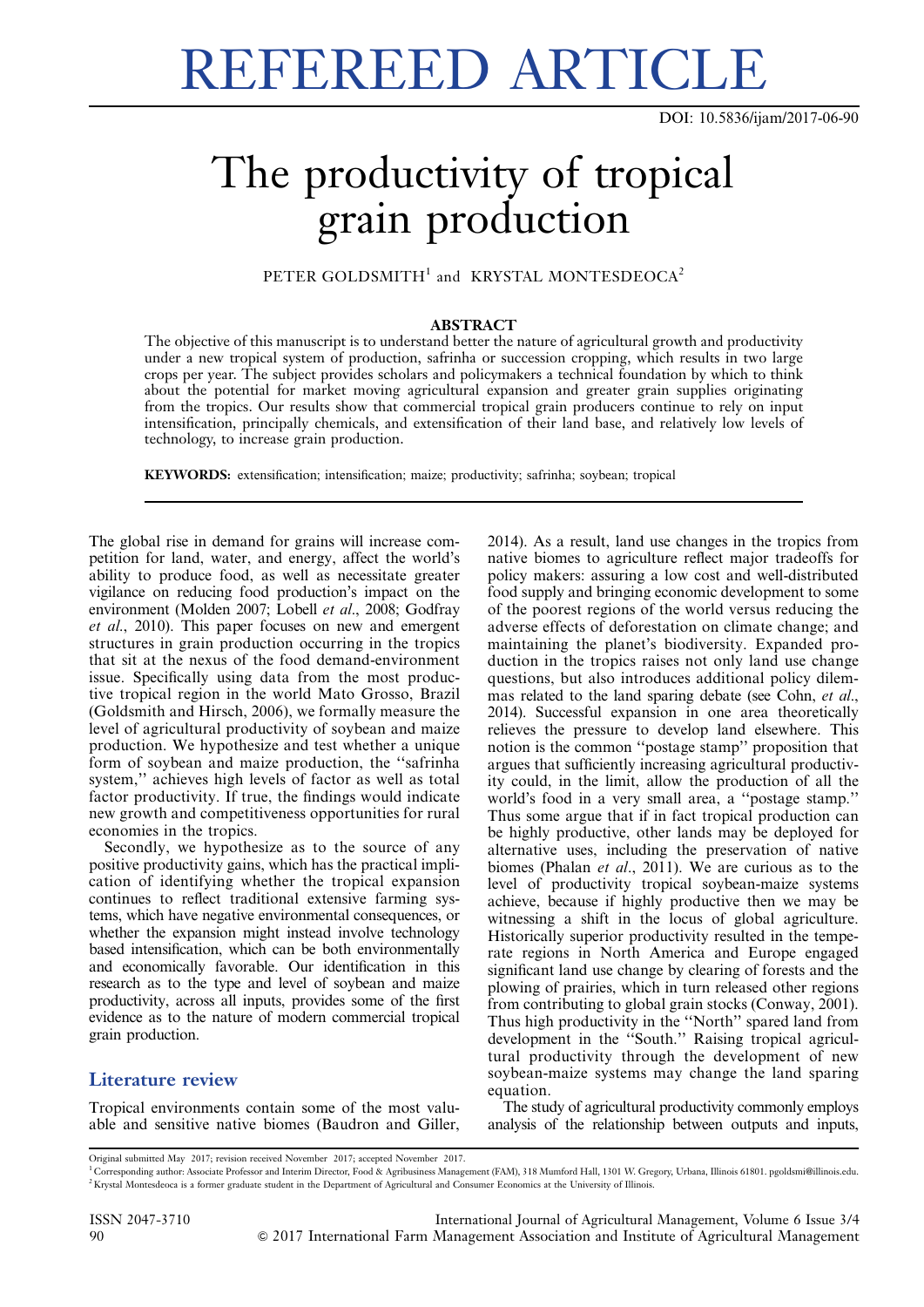which has long been a subject of research. We refer readers to Fuglie (2004), Fuglie (2010) Rada and Valdes (2012) for a basic understanding of the approach. The TFP can be extended further to include revenue and cost shares to better match the manager's decision making process (Equation 1). Total output growth is estimated by summing over the output growth rates for each commodity weighted by its revenue and cost share.

$$
\ln\left(\frac{TFP_t}{TFP_{t-1}}\right) = \sum_i R_i \ln\left(\frac{Y_{i,t}}{Y_{i,t-1}}\right) - \sum_j S_j \ln\left(\frac{X_{j,t}}{X_{j,t-1}}\right) (1)
$$

where  $R_i$  is the revenue share of the ith output and  $S_i$  is the cost-share of the *i*th input.

Of particular interest is not simply the relationship between inputs and output, but output per unit of land, which is yield, as well as the expansion of land used to raise output, extensification (Equation 2).

$$
\underline{A} \qquad \underline{B} \qquad \underline{C}
$$
  

$$
\dot{Y} = \dot{X}_1 + T\dot{F}P + \sum_{j=2}^{J} S_j \left(\frac{\dot{X}_j}{X_1}\right) \tag{2}
$$

 $\dot{X}_1$  reflects the change in the size of the land base. Increasing output by adding land under cultivation reflects extensive growth, while increasing yield per unit of land reflects intensive growth, whether that be through greater productivity or increasing inputs per land unit. Rearranging terms within the TFP framework allows the identification of three elements of output growth; the addition of land, factor productivity and changing inputs. Output growth,  $\dot{Y}$  becomes simply the growth in TFP plus the growth rates of land and the inputs multiplied by their respective cost shares. Empirically estimating the three components of growth, which we do, reveals the distribution as to the source of growth.

From 2001–2010, global output of total crop and livestock production increased by an average 2.5% per year (Figure 1). Globally, agriculture total factor productivity during the 2001–2010 period comprises 72% of global agricultural growth while input usage per hectare, expansion of agricultural land, and increased irrigation comprise 13%, 11%, and 4% respectively (Fuglie and Rada, 2013). Thus at the global level, the use of technology,

whether physical or managerial, significantly raises agricultural output. The main source of output expansion has not been through the addition of more inputs, say chemicals, per hectare or expanding agriculture's land footprint, extensification. Thus, we hypothesize and analyze the following: Ho1: Tropical soybean and maize production follows the global trend and involves high levels of total factor productivity  $(T\dot{F}P)$ .

Increased yields, rising grain production, and higher incomes may cause farmers to expand their operations, thus increasing their land base (Southgate, 1990). Global trends though demonstrate that farmers don't employ an extensification strategy to meet growing food demand and increase the levels of profitability of their operations. Thus we hypothesize that land expansion (extensification) will play a minor role in the expansion of output by our sample of tropical producers. Ho<sub>2</sub>: Tropical soybean and maize production follows the global trend and involves low levels of extensification  $(X_1)$ .

Finally intensifying production by increasing the level of inputs, especially crop protection, fertilizers, and fuel certainly raises output at the margin. Input intensification, while raising output per hectare and the productivity of land, labor, and physical capital, can have negative local, regional, and global consequences, such as increased erosion, lower soil fertility, reduced biodiversity, ground water pollution, eutrophication of rivers and lakes, and changes to atmospheric constituents and climate (Matson 1997). But positive input productivity can be land sparing worldwide if yield growth outpaces demand growth (Baker et al., 2013). We therefore hypothesize at minimum positive productivity, or consistent with Ho1, high levels of factor productivity resulting from the use of technology across the set of inputs.

Ho3: Tropical soybean and maize production follows the global trend and involves positive levels of factor productivity  $\left(\sum_{j=2}^{J} S_j \left( \frac{\dot{X}_j}{X_1} \right) \right)$  $\left(\frac{\dot{X}_j}{X_1}\right)$  across the set of J inputs.

#### **Methods**

Researchers employ the number index approach, which holds revenue and cost shares constant over time, when



Figure 1: Global sources of growth in agricultural output, 1961–2010 Source: Fuglie, 2010.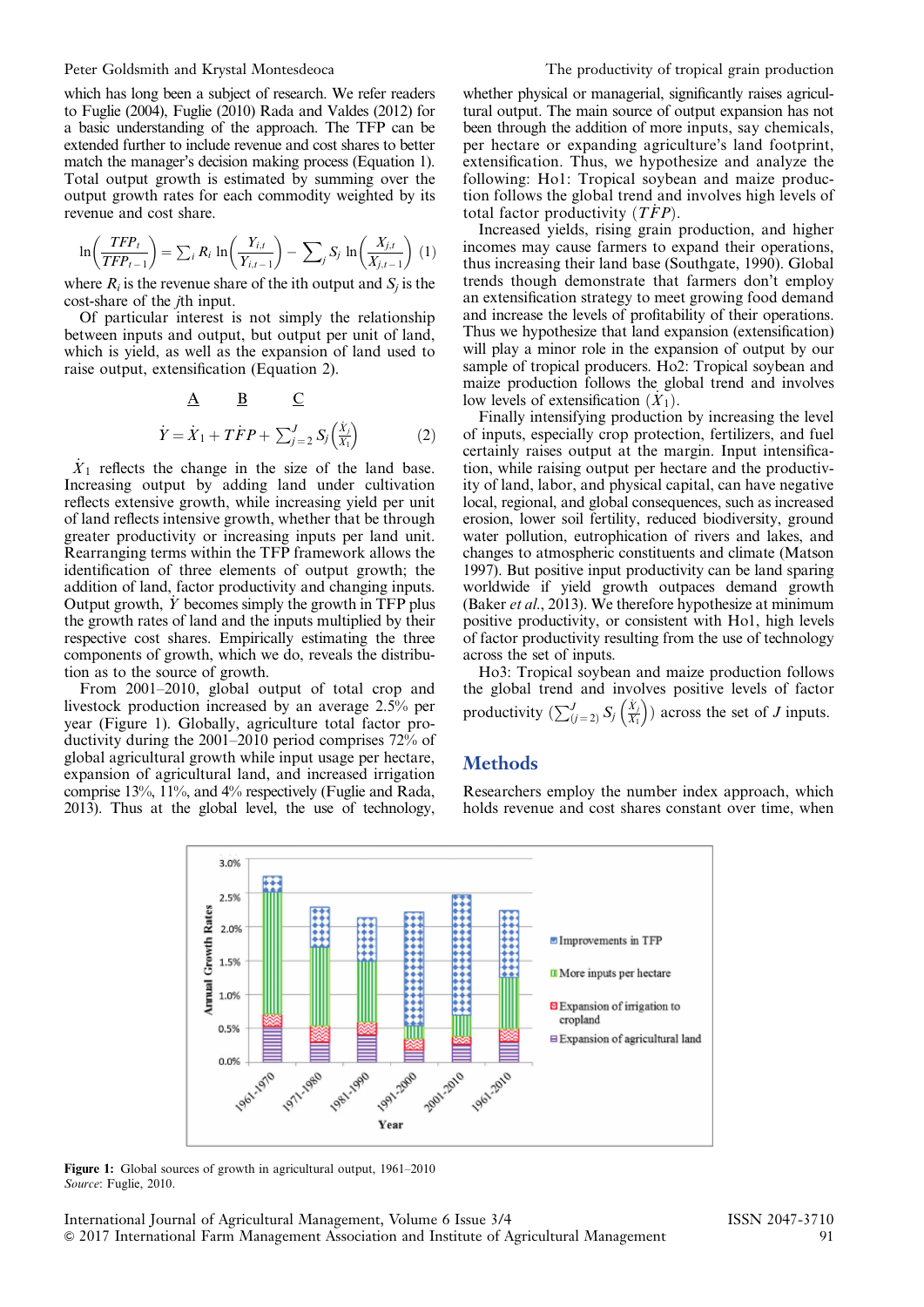prices and costs are not available, (see examples Evenson and Fuglie, 2010; Fuglie, 2010). The number index measure of TFP growth leads to "index number bias" in the measurement of TFP as producers change the combination of inputs and outputs in production in response to price changes.

Most analyses of total factor productivity commonly assume constant returns to scale which is necessary with national or aggregated datasets. Economies of scale is a firm-level assumption that does not apply to nations, and requires comparisons among firms to test (Evenson and Fuglie, 2010). Thus misspecification may take place because there may exist economies of scale among farm businesses (Kislev and Peterson, 1991). Additionally, input costs, prices, and revenue shares are assumed to be invariant and constant because data are aggregated at the national or regional level, when using such datasets (Fuglie 2010). The cost share weights often become fixed elements in the analysis of factor productivity. Homogeneous and time invariant prices and costs preclude a model specification that assumes that managers dynamically respond to changes in prices and costs, and thus shift both their input and output decisions.

We address these limitations by conducting our analysis using firm level data involving a cross section of dynamic cost shares and prices. Therefore, firm level analysis of total factor productivity becomes richer as it does not require a simplifying assumption with respect to returns to scale, revenue shares, and cost shares. Additionally, technological change may redefine the value proposition for input buyers, making price and cost determinations over time difficult, which has been a limitation in previous studies (Avila and Evenson 2010). For example, seed costs rise as maize seed containing transgenic technology substitutes for chemical inputs when fighting insect pests (Goldsmith 2001). Thus firm level data might reflect the dynamic switching by managers between chemicals and seed, depending on relative costs and perceived benefits.

Our model follows the Tornqvist index approach (Fuglie, 2004) and employs dynamic costs and prices, thus is more realistic. The Tornqvist index minimizes the effect of changes in price weights on output and input aggregation because weights are able to adjust over time as prices change. The Tornqvist index is more intuitive as managers will adjust input quantities based on both input cost and output price changes. We refine the components of Equation 2 above employing the Tornqvist index of simplified output (Equation 3), input (Equation 4), and total factor productivity growth (Equation 5), respectively, for year t:

$$
\dot{Y} = \ln (Y_t / Y_{t-1}) = \sum_{i=1}^{n} \frac{(R_{i,t} + R_{i,t-1})}{2} \ln \left( \frac{Y_{i,t}}{Y_{i,t-1}} \right) (3)
$$

$$
\dot{X}_1 = \ln (X_t/X_{t-1}) = \sum_{j=1}^m \frac{(S_{j,t} + S_{j,t-1})}{2} \ln \left( \frac{X_{j,t}}{X_{j,t-1}} \right) (4)
$$

$$
\dot{TFP} = \ln\left(\frac{TFP_t}{TFP_{t-1}}\right) = \ln\left(\frac{Y_t}{Y_{t-1}}\right) - \ln\left(\frac{X_t}{X_{t-1}}\right) \tag{5}
$$

#### Research setting

Intensification ratios reflect the number of crops per year average, which globally average less than 1.0 [per year (.82) (Siebert et al., 2010). Within the last 15 years succession cropping (without irrigation), called "safrinha" in Portuguese, with an intensification ratio of 2.0 has emerged as a new farming system viable only in tropical settings. Succession cropping involves planting and harvesting two full crops per year on the same parcel of land. The safrinha system therefore involves ''benign'' extensification because while more hectares are planted, the land footprint remains unchanged. Successful development of these tropical grain systems provides the global community with a new land resource to meet rising food demand that is expected to double by 2050.

The planting and harvesting calendar in Mato Grosso differs from mid-latitude countries, such as the U.S. Tropical farmers plant soybean in the southern hemisphere anywhere from late September until late December and then harvest in mid-January until late April. But those who wish to produce two crops, plant prior to November 15 so that they are able to harvest the soybean, and then plant the maize crop in January and February (Goldsmith et al., 2015).

Mato Grosso was a global deforestation hotspot in the early 2000's where active land clearing for agricultural expansion took place (DeFries et al., 2013; Neill et al., 2013). Deforestation though declined towards the end of the first decade of the  $21<sup>st</sup>$  century through the combined effects of third party monitoring, government policies, and private sector initiatives that resulted in enhanced transparency and effective monitoring and enforcement (Fearnside, 2003). More importantly, these initiatives constrained land-clearing strategies (extensification) that traditionally had supported agricultural output growth.

Succession cropping represents, in part, a response to curtailed land availability that resulted from better deforestation control. Succession cropping differs from lower intensity single cropping, commonly practiced in temperate and sub-tropical settings, where farmers produce only one crop per year. Statewide maize follows soybean on 35% of the soybean hectares, almost doubling between 2008 and 2012 ([Figure 2](#page-3-0)). Total safrinha maize production totals 19 million metric tons, which is about 2% of global supply.

#### Data

Previous studies on productivity growth in developing countries have limited access to reliable firm level data (Fuglie 2004; Fuglie 2008; Avila and Evenson 2010). Additionally, the lack of input and output quantities and prices limits productivity analysis. But the managerial decision making behind production decisions involves varying input usage and outputs based on the marginal productivity of an input and its relative cost, and relative output prices. So granular production, price, and cost data support the analysis of productivity, but often are difficult to obtain. As a result, there historically has been a lack of firm level agricultural data in Brazil, which constrains the detailed analysis of the TFP question (Gasgues and Conceição 2000; Gasgues et al., 2004; Goldsmith, 2008; Avila et al., 2010).

Two public agencies do compile statistics on the costs of production for the state of Mato Grosso, CONAB (Companhia Nacional de Abastecimento) and IMEA (Instituto Mato Grossense de Economia Agropecuária). But we only use these data for validation purposes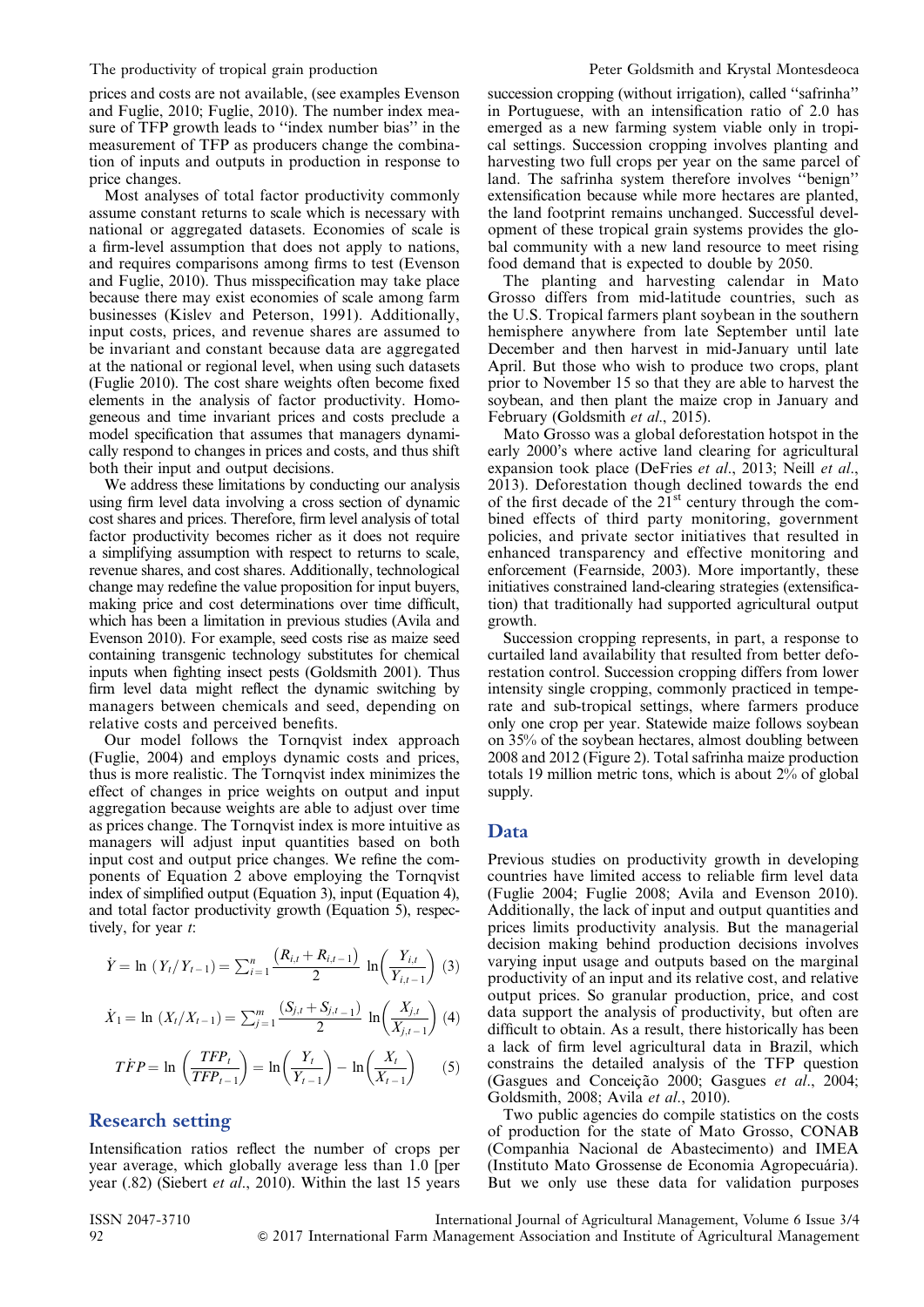<span id="page-3-0"></span>

Figure 2: Mato Grosso safrinha maize production, 2008–2012 Source: IMEA and author's calculations.

Table 1: Comparison among the Reference Project, IMEA, and CONAB: soybean production averages – 2007–2012

| <b>Variables</b> | Unit      | <b>Reference Project</b> | <b>IMEA</b> | <b>CONAB</b> | <b>IMEA difference</b> |
|------------------|-----------|--------------------------|-------------|--------------|------------------------|
| Land             | (US\$/ha) | 77.83                    | 142.93      | 131.79       | $-46%$                 |
| Labor            | (US\$/ha) | 48.32                    | 15.87       | 34.69        | 204%                   |
| Fertilizer       | (US\$/ha) | 221.36                   | 264.32      | 261.07       | $-16%$                 |
| Seed             | (US\$/ha) | 56.37                    | 50.2        | 46.02        | 12%                    |
| Pesticide        | (US\$/ha) | 159.24                   | 168.8       | 104.2        | $-6%$                  |
| <b>Diesel</b>    | (US\$/ha) | 43.99                    |             |              |                        |
| Machine          | (US\$/ha) | 53.36                    | 24.06       | 52.67        | 122%                   |
| Aggregate inputs | (US\$/ha) | 675.96                   | 666.17      | 630.44       | 1%                     |
| Gross revenue    | (US\$/ha) | 1,077.18                 | 1,146.43    | 492.92       | $-6%$                  |
| Net return       | (US\$/ha) | 401.21                   | 480.26      | $-137.52$    | $-16%$                 |
| Grain price      | (US\$/mt) | 331.26                   | 367.45      | 164.31       | $-10%$                 |
| Grain yield      | (mt/ha)   | 3.25                     | 3.12        | 3.00         | 4%                     |

because price and cost estimates result from only a small phone survey of industry representatives; 10–15 participants along the entire value chain. The CONAB and IMEA data sets result from no direct interviews of, and data collection from, actual farmers to obtain actual prices received, costs incurred, or production decisions made (Anonymous 2010; Anonymous 2014).

This research addresses the data problem by using a unique firm level dataset derived from the Reference Project farms of the Maize and Soybean Association of Mato Grosso (Aprosoja, 2009). The data set provides the only detailed farm level income, expense, input, and output data available in tropical Brazil. The Reference Project began in 2007 to establish performance benchmarks for farmers in the state and provide the basis for a farm management training curriculum. The EPAGRI (Empresa de Pesquisa Agropecuária e Extensão Rural de Santa Catarina) program offered in the southern state of Santa Catarina serves as the model for the Reference Project (Spies, 2007). Aprosoja's team of regional technicians; train farmers how to use the data entry software, assist the farmers uploading their annual data, provide support in the form of data cleaning, summarize, analyze, and report the data for the benchmarking reports, and deliver farm management workshops (Aprosoja, 2015). Volunteer farmers apply, and about 40 are selected to be representative of the membership in terms of farming operation type, size, and geography (Aprosoja, 2010).

The database for this research comprises 43 farms producing soybean and maize between 2007 and 2012. The data include detailed costs, revenues, input quantities, and inventory values. Agronomic data and farm characteristics are also included such as farm size, share of different enterprises within the farm, percentage rented, etc. Estimates of the value of farm assets owned are made at the time farmers join the Reference Project. Depreciation plans are also part of the data collection process. The farmers upload their data into a central database using software provided by Aprosoja. Farmers have access to all the data online and so are able to see and correct data as needed.

From 2007–2012, the sample Reference Project farmers plant on average 1,632 ha of soybean, which is slightly smaller than the average of 2,000 for the state (Goldsmith, 2015). The Reference farmers produce 732 ha of second crop, safrinha maize. Thus 46% of total soybean land in the sample is followed by a maize succession crop. The level of succession is 21% higher than the 38% average level for the state. Aggregate input costs, including an annual land charge, are 1% higher at \$676 compared with the state's statistical bureau, IMEA, estimates (Table 1). Soybean yields are about 4% higher, while prices received are about 10% lower. Thus overall the Reference farmer operational characteristics, costs, and prices, while not perfectly matched to the official state estimates, compare well to the official statistical averages for the state.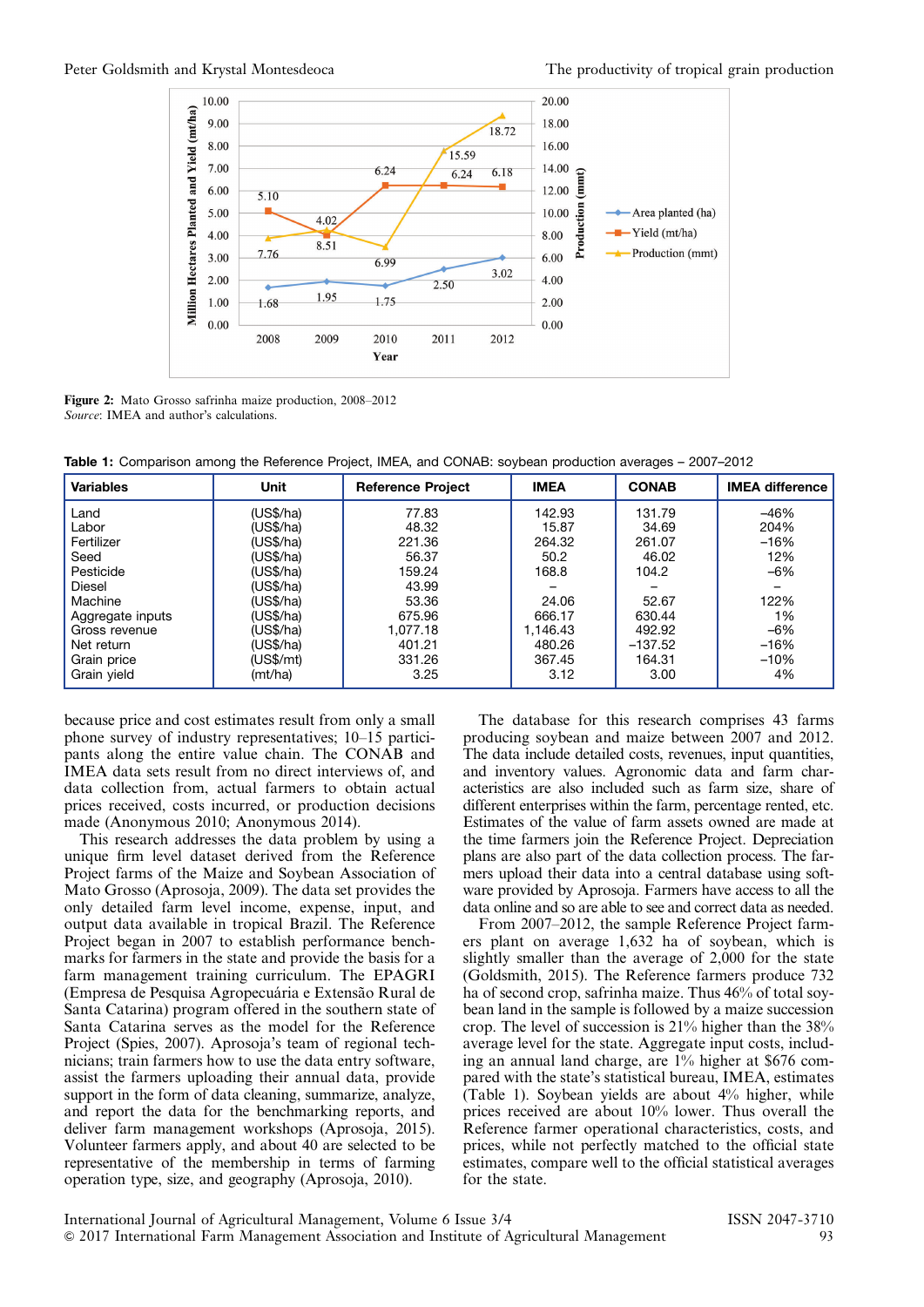Clearly though caution should be employed as to the generalizability of the Reference data. Our challenge is that we need to understand the phenomenon of tropical intensification, and data are limited. The Reference data provide, to our knowledge, the best data available to date on the new fast growing class, the tropical commercial-scale grain farmer.

The data collected in Mato Grosso are recorded in the local currency. We convert all costs and prices to U.S. dollars based on the U.S. Federal Reserve Bank's daily average exchange rate for the years 2007–2012. Cropland harvested is the area planted for soybean and maize by each farmer. Cropland prices are the cost of land, reported by farm owners to the Reference Project, and measured in Brazilian Reals per hectares. By definition farmers' second crop maize (safrinha) land use is always less than or equal to the soybean cropland harvested. The Reference Project allocates total annual land costs across soybean and maize budgets based on the percentage of total cropped hectares each comprises.

Labor and wages include expenses related to annual hired labor. Farmers do not report unpaid labor costs. To calculate the number of workers per farm, the labor cost per farm was divided by the annual labor wage per worker for the state of Mato Grosso provided by IBGE (Instituto Brasileiro de Geografia e Estatística) for the years 2007–2012. The Reference Project allocates total annual labor costs across soybean and maize budgets based on the percentage of total cropped hectares each comprises.

Fertilizer is the amount of major inorganic nutrients annually applied to production, measured in metric tons per hectare. The fertilizer expense includes nitrogen, phosphorous, and potash. Farmers report the unit price per metric ton, application rate per hectare, and cost per hectare. These are then converted to fertilizer cost per farm for the TFP analysis.

Only 14% of the farmers report soil correctives (limestone) and pricing data were highly variable. Limestone accounts for less than 1% of the cost of production on those farms. It is an inexpensive input and it is applied every four to five years, thus there are a high number of missing values. Soil correctives were dropped from the cost of production.

Seed is measured in metric tons. Farmers report the seed cost per hectare, which is then converted to seed cost per farm for the TFP analysis. Aprosoja provided fixed seeding rates for soybean (0.05 mt/ha) and maize (0.04 mt/ha) production, which were used to calculate the price per metric ton of seed using the seed cost per hectare.

Pesticide is measured in liters. Farmers report the pesticide costs per hectare, which is then converted to cost per farm for the TFP analysis. To determine the amount of pesticide used per farm, the pesticide cost per farm was divided by the annual pesticide price per liter for the state of Mato Grosso provided by CONAB (2007–2012).

Across the entire panel, and across both crops, 13% of purchases involve complete input packages, where farmers pay one price per hectare for seed, fertilizer and pesticides. The cost was allocated to seed, fertilizer, and pesticide cost categories based on the average share costs from the other Reference Project farms.

Diesel is measured in liters. Diesel costs were provided on a per hectare basis. The diesel cost per farm was divided by the annual diesel price per liter for the state of Mato Grosso reported by ANP (Agência Nacional do Petróleo), for the years 2007–2012.

The quantity of machinery is the number of tractors, seeders, sprayers, and combines per farm. Machine expenses include only depreciation expenses in order to more accurately estimate the changes in machinery capital utilization in the TFP analysis. Reference Project farmers provide total depreciation costs on a per hectare basis. The machinery depreciation cost for each soybean and maize farm was estimated based on the value of equipment when farmers first joined the project and then follow the farmer's own depreciation schedule. The number of machines was distributed to each crop based on the cropland share percentage. Publically available pricing data on equipment types are nonexistent in Mato Grosso. For validation purposes, we compared the machinery expenses per hectare to FGV/IBRE (Fundação Getulio Vargas – Instituto Brasileiro de Economia) tractor prices per hectare for the years 2007–2012.

#### Results and Discussion

#### Descriptive statistics

Between 2007 and 2012, total production of soybean increased from 4,776 tons to 5,258 tons, averaging a  $1\%$ growth rate per year for the Reference Project farms. Total maize production increased from 2,811 tons to 4,140 tons, with an average annual growth rate of 13% (Table 2). This rapid increase in maize production results from the maize planted area growing at an annual rate of 8% per year from 2007–2012. The average soybean price growth rate equals 7% compared to maize at  $-3\%$  for the 2007–2012 period. Gross revenue per farm increased at an average annual growth rate of 8%.

|  |  |  |  |  |  | Table 2: Soybean, maize, and succession crop production - average annual growth rates, 2007-2012 |
|--|--|--|--|--|--|--------------------------------------------------------------------------------------------------|
|  |  |  |  |  |  |                                                                                                  |
|  |  |  |  |  |  |                                                                                                  |

| <b>Variables</b>                                                                                                       | Unit                                               | Average growth rates                    |                                            |                                              |  |  |
|------------------------------------------------------------------------------------------------------------------------|----------------------------------------------------|-----------------------------------------|--------------------------------------------|----------------------------------------------|--|--|
|                                                                                                                        |                                                    | Soybean                                 | <b>Maize</b>                               | <b>Succession</b>                            |  |  |
| Grain yield<br>Area planted<br>Grain production per farm<br>Price per mt<br>Gross revenue per farm<br>Maize land share | (mt/ha)<br>(ha)<br>(mt)<br>(US\$)<br>(US\$)<br>(%) | $-0.02$<br>0.03<br>0.01<br>0.07<br>0.08 | 0.04<br>$0.08*$<br>0.13<br>$-0.03$<br>0.09 | 0.02<br>0.03<br>0.06<br>0.05<br>0.08<br>0.10 |  |  |

\*Note: Maize extensification growth rate is 8% however under the succession system maize production involves no additional hectares.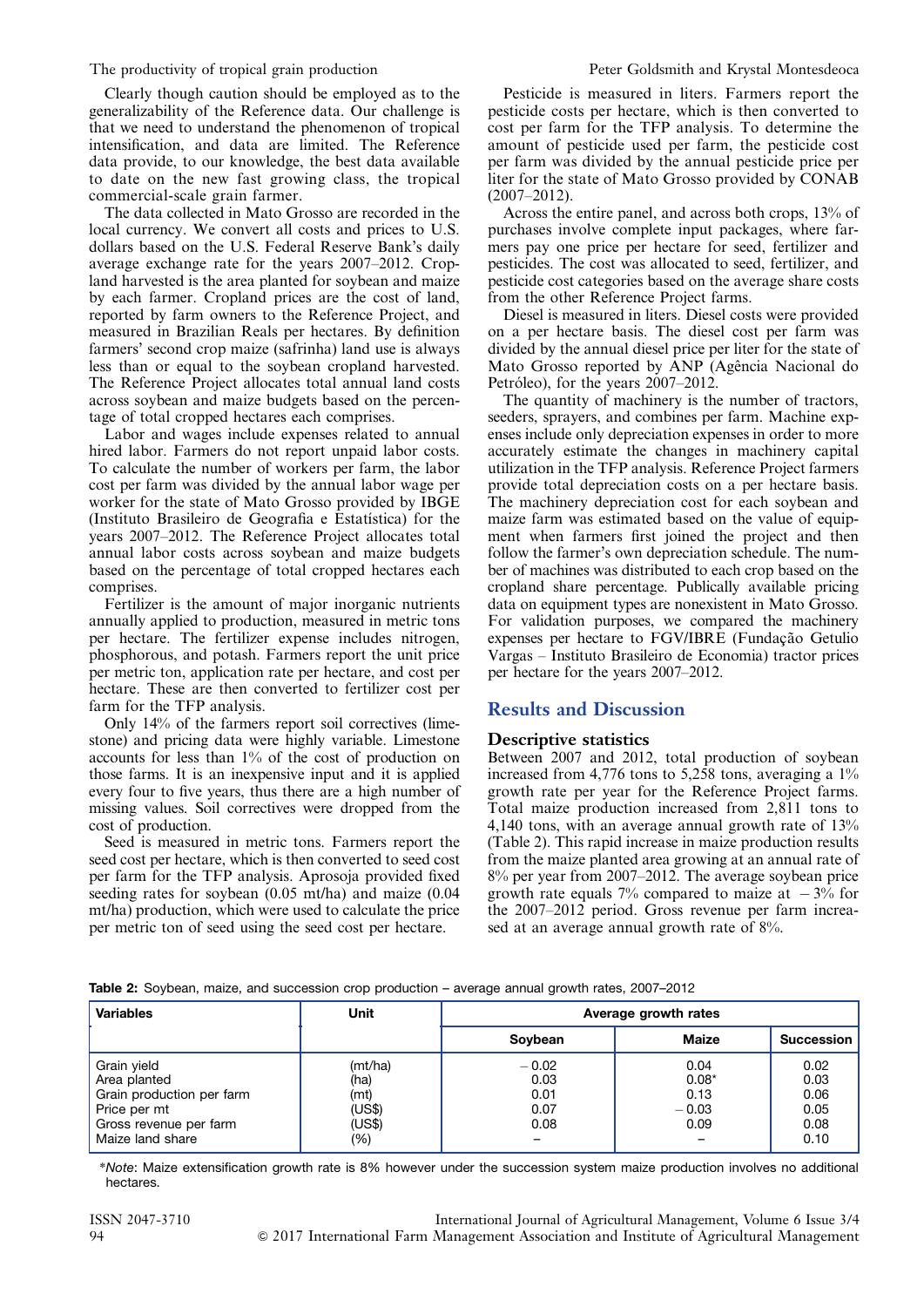<span id="page-5-0"></span>Brazil's tropical soils require high input rates and active input management, especially for fertilizers, pesticides, and machinery (Schenpf, et al., 2001; Goldsmith, 2008; Rada and Valdes 2012). Additionally, tropical environments, have no freeze period, and have extended periods of high moisture and constantly high temperatures. High temperatures allow for significant pest pressure and therefore require aggressive management of harmful insects, weeds, and fungi. High yield outcomes in tropical settings rarely result from fertile soils and but rather from effective input management and the use of adapted seed varieties. As a result, fertilizer and pesticide cost per hectare are higher in soybean production in the tropics compared to higher latitude regions. Reference farmer soybean fertilizer and pesticide costs average US\$221 and US\$159 per hectare respectively, and US\$183 and US\$69, respectively, for second crop maize (Table 3). Combined average expenditures on fertilizer and pesticide for both crops equals US\$404 and US\$228 per hectare, respectively, and together comprise 53% of the total cost of production.

The average cost per hectare of maize seed is US\$115; almost double the cost of soybean seed. It is important to note that soybean is a self-pollinated crop, thus producers can save and process some of their own grain for seed, which can directly lower the cost of soybean seed, and indirectly discipline the market price for soybean seed. Labor, diesel, and machinery costs per hectares are almost 1.50 times higher for soybean production compared to maize production, but are the lowest input cost categories on a per hectare basis.

The average cost difference of inputs per soybean hectare is US\$130, or 19%, more in soybean production,

than for maize, but gross revenue per hectare is about 1.50 times greater for soybean. Thus producers correctly focus greater input resources on the soybean crop, and limit inputs to the maize crop. This relationship differs from the Midwest U.S. where producers expend 28% more on the maize crop than soybean (Montesdeoca and Goldsmith, 2013).

On average the net return per hectare for soybean is US\$401, an estimated 2.50 greater net return than maize, which averages US\$160 per hectare. Maize as a lowervalued crop receives a grain price of US\$127 per metric ton, almost 40% of the soybean price, which averages US \$331 per metric ton for the Reference farmers. Maize yields relatively poorly in the tropical setting of Mato Grosso. Average maize yield for the Reference farmers is 40% more than soybean yields; a ratio of 1.69:1. But the ratio in Midwest U.S. (Illinois) is 3.03:1. So Reference Project farmers face not only 35% lower maize prices, but also 50% lower maize yields compared with the United States.

#### Factor productivity: output growth

Soybean output increases 51% across the Reference Project farms between 2007 and 2012, or 8% per year (Table 4). Rising prices account for about 2/3rds of the increase and expanding soybean cultivation about 1/3rd, and together they compensate for a slight fall in yield.

The maize output growth exceeds soybean yield growth by increasing 66% per farm from 2007 and 2012, or 9% per year. Maize's output increase reflects a different story from soybean. Maize area planted comprises approximately

| <b>Variables</b> | Unit      | Average cost per hectare |              |                   |  |  |
|------------------|-----------|--------------------------|--------------|-------------------|--|--|
|                  |           | Soybean                  | <b>Maize</b> | <b>Succession</b> |  |  |
| Land             | (US\$/ha) | 77.83                    | 47.29        | 125.12            |  |  |
| Labor            | (US\$/ha) | 48.32                    | 29.73        | 78.04             |  |  |
| Fertilizer       | (US\$/ha) | 221.36                   | 182.55       | 403.90            |  |  |
| Seed             | (US\$/ha) | 56.37                    | 115.17       | 171.53            |  |  |
| Pesticide        | (US\$/ha) | 159.24                   | 68.90        | 228.14            |  |  |
| <b>Diesel</b>    | (US\$/ha) | 43.99                    | 28.21        | 72.19             |  |  |
| Machine          | (US\$/ha) | 53.36                    | 34.26        | 87.62             |  |  |
| Aggregate inputs | (US\$/ha) | 675.96                   | 545.70       | 927.15            |  |  |
| Gross revenue    | (US\$/ha) | 1,077.18                 | 705.70       | 1,414.37          |  |  |
| Net return       | (US\$/ha) | 401.21                   | 160.00       | 487.22            |  |  |
| Grain price      | (US\$/mt) | 331.26                   | 127.54       | 458.80            |  |  |
| Grain yield      | (mt/ha)   | 3.25                     | 5.50         | 8.75              |  |  |
| Area planted     | (ha)      | 1,632.11                 | 731.63       | 1,632.11          |  |  |

Table 3: Soybean, maize, and succession crop production average costs per hectare, 2007–2012

Table 4: Soybean, saize, and succession output and input usage: average annual growth rates (%), 2007–2012

| <b>Variables</b> | <b>Unit</b> | Average growth rates (%) |         |                   |  |  |  |
|------------------|-------------|--------------------------|---------|-------------------|--|--|--|
|                  |             | Soybean                  | Maize   | <b>Succession</b> |  |  |  |
| Output growth    | (%)         | 8.00                     | 9.00    | 8.00              |  |  |  |
| Area planted     | (ha)        | 3.00                     | 8.00    | 3.00              |  |  |  |
| No. of workers   | (person)    | $-5.00$                  | $-4.00$ | $-5.00$           |  |  |  |
| Fertilizer       | (mt)        | 4.00                     | 13.00   | 5.00              |  |  |  |
| Seed             | (mt)        | 3.00                     | 8.00    | 4.00              |  |  |  |
| Pesticide        | (liter)     | 16.00                    | 16.00   | 16.00             |  |  |  |
| <b>Diesel</b>    | (liter)     | 4.00                     | 6.00    | 4.00              |  |  |  |
| Machine          | (machine)   | 10.00                    | 15.00   | 11.00             |  |  |  |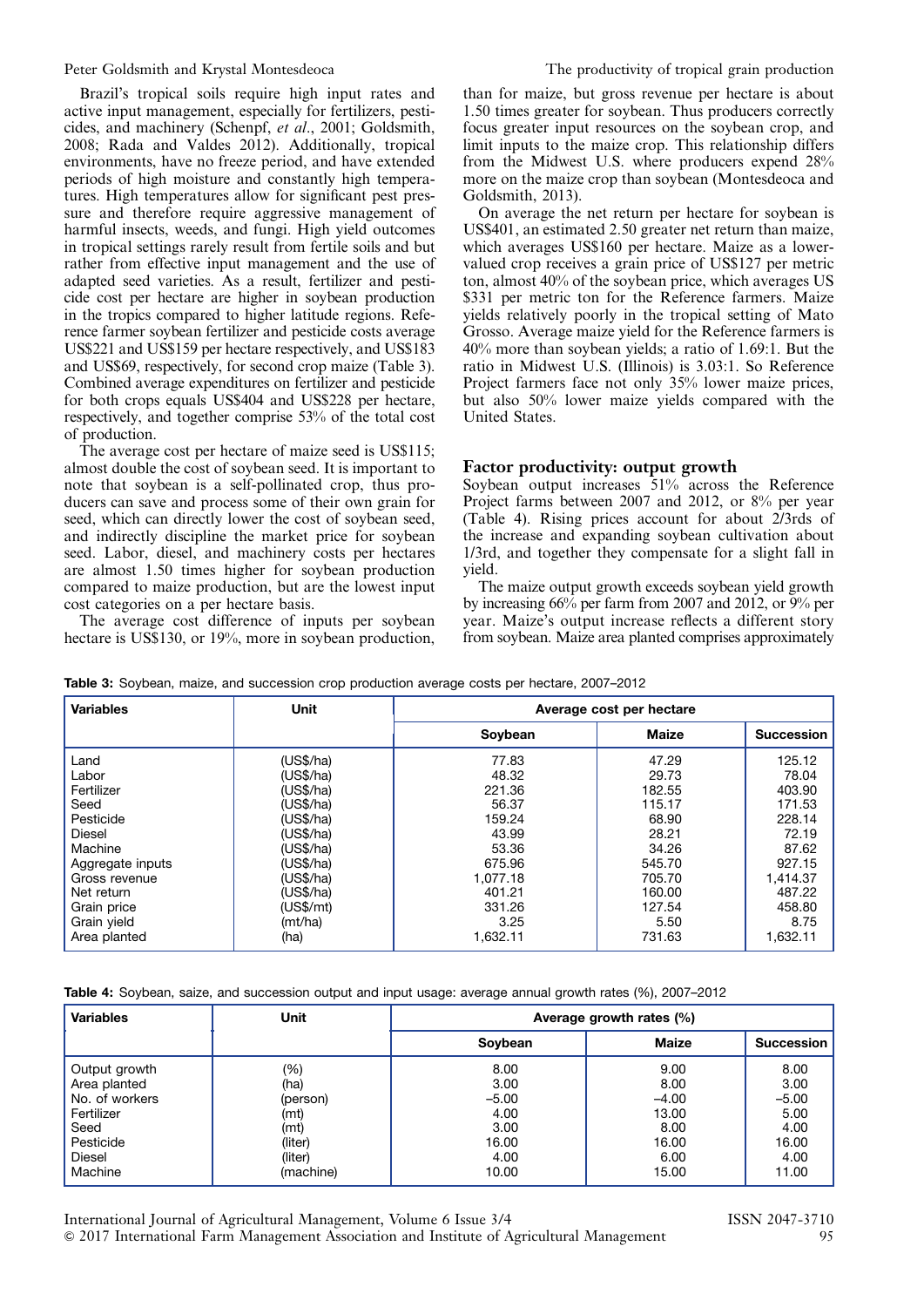2/3rds of the increase, and yield 1/3rd, while price actually fell 3%.

Output increased 53% from 2007 and 2012, or on average 8% per year when combining both crops as a succession crop production system. Producers incur negative yield growth in soybean and positive yield growth in maize. There is an interesting interplay among expanding hectares planted, yield improvement, and price across the two crop system as farmers strive to achieve overall business (output) growth. Reference Project farmers expand crop production output by increasing hectares planted of both soybean and maize. But this expansion is minimally extensive as the expanded maize hectares occur on the same land has the soybeans. This uniquely tropical form of output growth plays a major role for Brazilian farmers seeking to expand gross revenue, without opening new lands for agricultural production. Thus succession cropping and higher maize yields leads to most of the increase in output per hectare, not increased soybean yields or rising prices.

#### Factor productivity: input growth

Farm labor for soybean production mostly decreases over the six-year period with an average 5% decrease from 2007–2012. The number of workers for maize averages  $a - 4\%$  growth rate per year. A rising annual labor wage serves as the likely cause for the slowdown in labor use on the Mato Grosso farms. Over the six-year period, the annual labor wage doubles from US\$4,969 in 2007 to US\$10,055 in 2012, growing at an annual rate of 14% per year.

The substitution of labor inputs occurs with the intensification of industrial inputs such as fertilizer, seed, pesticide, diesel, and machinery. Pesticide and machinery inputs have the highest overall growth rates from 2007– 2012, within the safrinha cropping system, growing at 16% and 11% per year, respectively. The price for all inputs, except pesticides, has risen over the study period amplifying input intensification as a source of growth (Table 5). The average fertilizer price per metric ton for soybean production from 2007–2012 is 76% (US\$513) that of the fertilizer price of maize at US\$684. From 2007–2012 the average price of maize seed was 2.5 times greater, US\$2,880 per metric ton, than that of soybean seed at US\$1,127 per metric ton. In sum Reference farmers face relatively higher input costs and lower grain prices for maize, compared with soybean, which is only partially compensated for by maize's moderately higher yields compared with soybean.

The Tornqvist index is based on actual factor (cost) shares paid for inputs and input quantities per year. The Tornqvist index measures a 40% increase in total input use in soybean production between 2007 and 2012, while input use growth is almost twice as high in maize at 76%. High maize total input use growth results from the growth in area planted, and fertilizer, and pesticide application. The Tornqvist index for the safrinha system as a whole shows a 44% increase in inputs from 2007–2012.

#### Factor productivity: land use growth

Soybean area planted grew from 1,429 hectares planted in 2007 to 1,710 hectares in 2012, averaging 1,632 hectares planted per farm over the six-year period. Soybean cropland expands about 3% per year throughout the entire period ([Table 4](#page-5-0)). On that same cropland, maize planted increases an average 8% per year. In general, the area of cropland planted continues to grow, driven by the increase in price of land and the need to achieve commensurate returns for the added land cost. From 2007–2012, the price of land per hectare increases at a rate of 16% per year.

#### Total and partial factor productivity: soybean

The growth in total soybean output is due almost entirely to increases in land under cultivation and price, as yield decreases. Soybean shows positive total factor productivity, even though land factor productivity is negative, as are pesticides and machinery ([Table 6](#page-7-0)). Labor productivity dramatically rises as a reduction in labor occurs while output expands. Small amounts of soybean land expansion under cultivation and price increases compensate for the decline in yield and weak individual factor productivity.

Specifically, soybean productivity per worker increases by an average 13% per year from 2007–2012, as labor inputs decline 5% per year while output grows. Also land per soybean worker increases by about 8% per year, as land under cultivation to expands while labor declines. Output growth per metric ton of fertilizer increases by approximately 5% per year. Fertilizer productivity is dampened as the sharp rise in costs offsets the relatively low levels of fertilizer usage growth. Similarly, soybean seed factor productivity grows 5% per year, as its change in quantity used rises only 3%. Interestingly the price of seed rose 15% but its cost share changes little due to seed being a relatively small component of the soybean input bundle. There also is significant inflation among a number of the other more important inputs, such as land,

| <b>Variables</b> | Average growth rates |         |                   | Unit           | Average prices |              |                   | Cost         |
|------------------|----------------------|---------|-------------------|----------------|----------------|--------------|-------------------|--------------|
|                  | Soybean              | Maize   | <b>Succession</b> |                | Soybean        | <b>Maize</b> | <b>Succession</b> | <b>Share</b> |
|                  |                      | $\%$    |                   |                |                | US\$         |                   | %            |
| Grain            | 7.00                 | $-3.00$ | 5.00              | (Mnt)          | 331            | 127          | 484               |              |
| Land             | 17.00                | 16.00   | 16.00             | $(/\text{ha})$ | 78             | 47           | 124               | 13.00        |
| Annual Wages*    | 14.00                | 14.00   | 14.00             | (/person)      | 7,724          | 7,724        | 7,724             | 7.00         |
| Fertilizer       | 9.00                 | 7.00    | 8.00              | (Mnt)          | 513            | 683          | 1.197             | 33.00        |
| Seed             | 15.00                | 11.00   | 12.00             | (Mnt)          | 1,127          | 2,879        | 4,006             | 8.00         |
| Pesticide**      | $-3.00$              | $-3.00$ | $-3.00$           | (/liter)       | 26             | 26           | 52                | 24.00        |
| Diesel***        | 2.00                 | 2.00    | 2.00              | (/liter)       |                |              | 72                | 7.00         |
| Machine****      | 1.00                 | 7.00    | 3.00              | (/tractor/ha)  | 47             | 20           | 67                | 8.00         |

Table 5: Soybean, maize, and succession crop input prices & average annual growth rates, 2007–2012

Note: The sources of prices are \*IBGE, \*\*CONAB, \*\*\*ANP, and \*\*\*\*FGV/IBRE.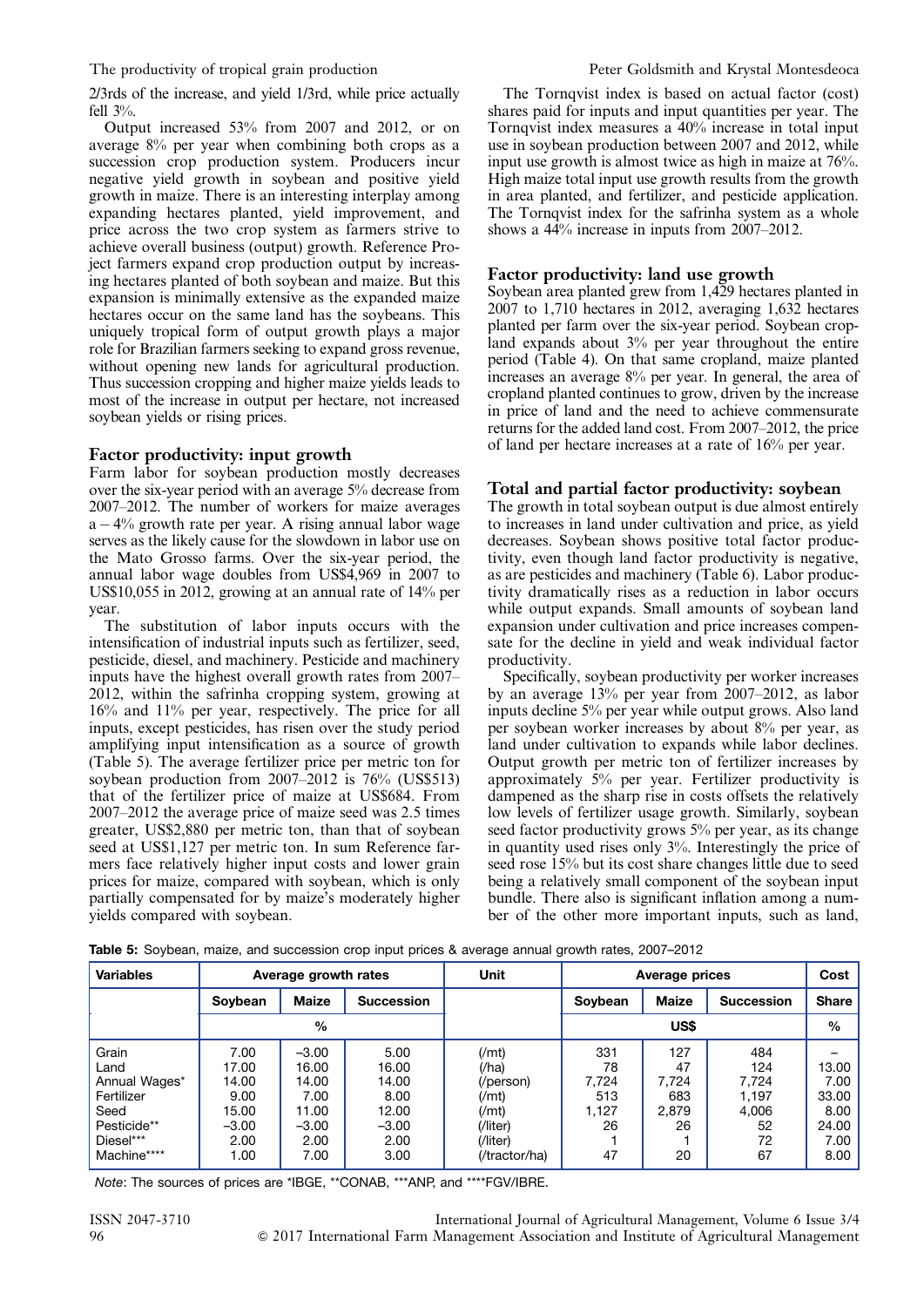<span id="page-7-0"></span>labor, and fertilizer. Productivity per machine decreases by an average of 2% per year from 2007–2012. Weak machinery productivity among the sample of farmers from Mato Grosso occurs as machinery use grows faster than output. This may reflect rapid expansion of conventional machinery capital in the face of the rise in total hectares cultivated combined with a need to reduce labor costs due to rapidly rising wages. Pesticide is the second largest component of the farmer's input bundle (24%) and also achieves negative  $(-7%)$  factor productivity because the quantity used dramatically rises 16% per year on average, far outstripping soybean output growth. The decline in factor productivity occurs even as prices per liter fall (–3%). Finally, diesel, a fairly minor soybean input at 8% of total costs, saw only a 2% annual increase in price, a moderate 4% increase in quantity used, and little change in its cost share. As a result, diesel usage reflects a positive factor productivity of 4% per year.

#### Total and partial factor productivity: maize

The decline in maize total factor productivity over the study period results from the rapid rise in fertilizer, pesticide, and machinery input usage per farm, which outstrip yield increases that are muted by falling grain prices. Productivity per maize worker increases by 13% per year over the six-year period, as labor inputs decline 4% per year and output increases. In addition, land per worker increases by 12% per year, as land expands and labor declines. Productivity per machine decreases by an average 5% per year from 2007–2012 as maize land expands 8% per year over the period while machinery input use grows at 15% per year. Productivity per metric ton of fertilizer decreases by about 3% per year. This is due to the high annual fertilizer usage growth rate of 13% compared with the output growth of 9% per year. Maize seed factor productivity increases by 1% per year, as its input usage rises at 8% per year. The price of seed grows 11% per year but its cost share changes little because seed is a relatively smaller component among the input bundle, and there is a significant increase among a number of other important inputs, such as land, labor, and fertilizer. Pesticide productivity decreases at 10% per year because input usage increases on average 19% per year, far outstripping maize output growth. Lastly diesel, one of the smallest input categories, with a 5% cost share, sees only a 2% increase in price, a 6% increase in quantity used, and little change in its cost share. As a result, its productivity is positive by improving by 3% per year.

It is important to note the stark management differences between the soybean and maize units within the safrinha system. Higher input usage and factor productivity demonstrate the primacy of soybean production as a business unit within the safrinha system. Maize input usage, especially when removing the high cost seed (hybrid) category, is much lower in tropical settings compared with soybean. The nominally, as well as relatively high, input usage by tropical soybean managers stands in sharp contrast to soybean practices in temperate production zones. Tropical maize factor productivity is poor, showing weak management controls, at the same time maize hectares rapidly expand. Thus it appears that maize within the safrinha system is a secondary crop, and justifies the diminutive Portuguese term "safrinha." Importantly, expanded planted hectares, an extensive approach, dominates over input intensification and total factor productivity in the short run.

#### Decomposed output growth

The smallest source of growth in the safrinha system is from total factor productivity, with a growth rate of only 1% per year (Table 7). Thus we reject Hypothesis 1.

| <b>Variables</b> | Cost share |    | Input use growth rate |    | Input price growth rate |      | Productivity growth rate |       |
|------------------|------------|----|-----------------------|----|-------------------------|------|--------------------------|-------|
|                  |            | M  |                       | м  |                         | M    |                          | М     |
| Land             | 13         | 16 |                       |    |                         | 16   | $-2^{*}$                 |       |
| Labor            |            |    | — 5                   |    | 14                      | 14   | 13                       |       |
| Fertilizer       | 33         | 33 |                       | 13 |                         |      |                          | - 3   |
| Seed             | 8          | 13 |                       |    | 15                      |      |                          |       |
| Pesticide        | 24         | 21 | 16                    | 19 | 5، —                    | 5، — |                          | $-10$ |
| Diesel           |            |    |                       |    |                         |      |                          |       |
| Machine          |            | ค  | 10                    | 15 |                         |      |                          |       |

Table 6: Soybean and maize productivity growth rate (%) overview 2007–2012

Note: Where  $S =$  soybean and  $M =$  maize; all values expressed as  $\%$ .

\*Input productivity is the ratio of output per unit of input. One unit of land is one hectare therefore its productivity is yield growth per hectare.

| Table 7: Soybean, maize, and succession crop decomposed output growth, 2007-2012 |  |  |  |  |  |
|----------------------------------------------------------------------------------|--|--|--|--|--|
|----------------------------------------------------------------------------------|--|--|--|--|--|

| <b>Variables</b>                  | Unit | Soybean | Maize   | Maize*  | <b>Succession</b> |
|-----------------------------------|------|---------|---------|---------|-------------------|
| TFP growth rate                   | (%)  | 2.00    | $-2.00$ | $-2.00$ | 1.00              |
| Extensification growth rate       | (%)  | 3.00    | 8.00    | $0.00*$ | 3.00              |
| Input intensification growth rate | (%)  | 6.00    | 10.00   | 18.00   | 7.00              |
| Decomposed output growth rate     | (%)  | 11.00   | 16.00   | 16.00   | 11.00             |
| Extensification percentage        | (%)  | 27.00   | 44.00   | 0.00    | 27.00             |
| Input intensification percentage  | (% ) | 73.00   | 56.00   | 100.00  | 64.00             |
| <b>TFP Percentage</b>             | (%)  | 18.00   | ND      | ND.     | 9.00              |

 $Note: ND = not determined.$ 

\*Extensification percentage for maize is 0% even though maize extensification growth rate is 8%. Under the succession system maize production involves no additional hectares.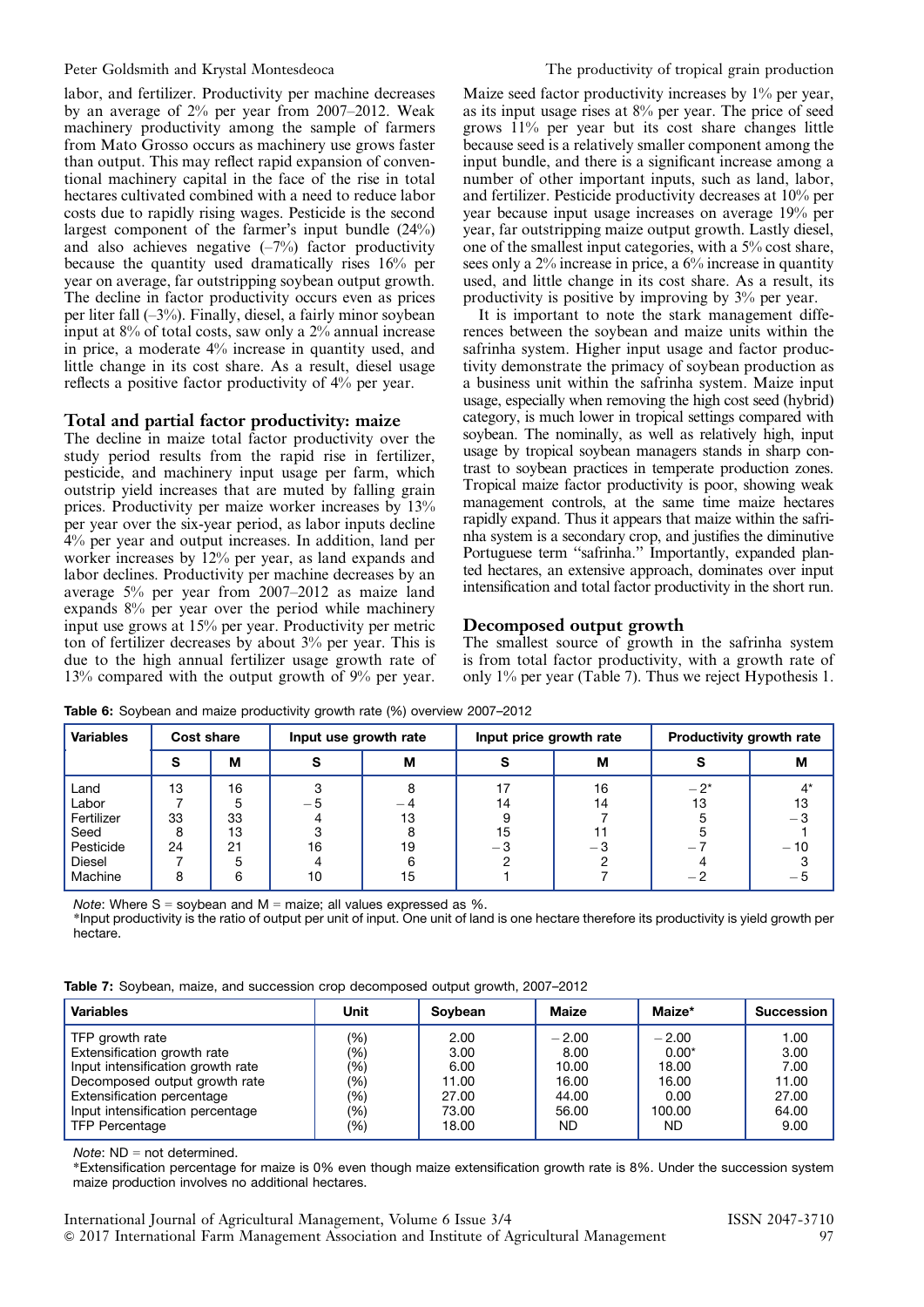Maize has negative rates of growth of TFP at  $-2\%$ , while soybean shows positive TFP growth at  $+2\%$ . Only 9% of output growth is due to TFP. Thus the succession system diverges from global trends and employs relatively lower levels of technology, which results in little productivity improvement of the key factors of production. The low TFP growth rate though makes sense when farmers manage the second crop somewhat like a "free good." They are able to expand output through a unique extensification approach where they already own or control the land on which they can expand. This relieves tropical farmers at this point in time of having to make significant capital investments in advanced agricultural technologies to achieve growth.

Farm managers continue to take the traditional approaches to grow their farm businesses, expanding land and non-land input utilization at this stage of the development of tropical agriculture and the safrinha system. Combining soybean and maize into a succession system, presents an extensification annual growth rate of 3% a year, which occurs on the soybean land. The much larger expansion (8% per year) of land for maize cultivation occurs on soybean land so is not extensive, but actually intensive, more output per unit of land. Modern commercial tropical grain farmers continue to utilize the extensification strategy as 27% of growth results from expanding the land base. Thus we reject Hypothesis 2 as tropical producers diverge from global trends where only 11% of growth results from land expansion, less than half the level from the sample.

Finally, safrinha non-land input intensification grows at 7% per year; 10% per year on the maize hectares and 6% on the soybean. So most of soybean output growth (73%) results from increased input usage, while 56% of maize growth results from intensification of inputs. As a system, 64% of succession output growth results from intensification of inputs. Thus we also reject Hypothesis 3 as intensification of inputs as a source of growth among tropical grain producers is almost five times higher than the global level of 13%.

### **Conclusion**

The objective of this manuscript is to better understand the nature of agricultural productivity under a new tropical system of production, safrinha or succession cropping, which results in two grain crops per year. The subject provides scholars and policymakers a technical foundation by which to think about agricultural expansion in the tropics. We are able to isolate how managers utilize the various inputs comprising farm production to produce both soybean and maize. Our sample of tropical farmers shows that 64% of growth involves input intensification strategies through greater chemical input application. This makes sense as pest pressures in tropical environments are high, soil fertility is low, soil quality is poor, and substitution with biotechnology provides only limited benefits. But the environmental tradeoffs from widespread chemical use when expanding production in the tropics requires attention. Alternatively, from an agribusiness perspective the primacy of inputs when increasing output portends a strong business environment for input suppliers, especially when farmed hectares continues to increase through deployment of the safrinha technology. Technologies that can help manage the high pest loads of tropical environments while stewarding the environment will hold great value going forward.

Correspondingly our results show low levels (9%) of total factor productivity driving growth, which can be interpreted as managers preferring traditional inputs and extensification over the use of advanced technologies. For agribusiness technology suppliers the implications from such behavior are a weak demand for the newest technologies among some of the fastest growing markets in the world. Currently, tropical managers can conventionally grow their businesses through succession crop extensification and intensification using traditional chemical inputs rather than expand output employing new technology. Policy makers too should note that technology adoption among tropical farmers, some of whom are some of the largest producers in the world, appears to significantly lag temperate region farmers. But doing so does not appear to constrain their growth.

## About the authors

Peter Goldsmith is a professor and Director of the Food and Agribusiness Program at the University of Illinois.

Krystal Montesdeoca is a former graduate student in the Department of Agricultural and Consumer Economics at the University of Illinois.

## REFERENCES

- Anonymous (2010). Custos de produção agrícola: a metodologia da Conab. Companhia Nacional de Abastecimento.
- Anonymous (2014). IMEA metodologia do custo de producao. Instituto Mato-Grossense de Economia Agropecuária, 1–27.
- Aprosoja (2009). Projeto Referencia Aprosoja. http://www. aprosoja.com.br/aprosoja/projeto/referencia. Accessed July 17, 2013.
- Aprosoja (2010). Material Informativo Projeto Referencia 2. http://www.esalq.usp.br/aprosoja/files/Material\_Informativo-Projeto\_REFERENCIA.doc. Accessed November 30, 2013.
- Aprosoja (2015). Workshop apresenta avanços do Projeto Referência em Mato Grosso. http://www.aprosoja.com.br/ comunicacao/release/workshop-apresenta-avancos-do-pro jeto-referencia-em-mato-grosso. Accessed December 4, 2015.
- Avila, A.F.D. and Evenson, R.E. (2010). Total factor productivity growth in agriculture: the role of technological capital. Handbook of Agricultural Economics, 4, 3769–3822.
- Avila, A.F.D., Romano, L. and Garagorry, F. (2010). ''Agricultural productivity in Latin America and the Caribbean and sources of growth.'' Handbook of Agricultural Economics, 3713–3768.
- Baker, J.S., Murray, B.C., McCarl, B.A., Feng, S. and Johansson, R. (2013). Implications of alternative agricultural productivity growth assumptions on land management, greenhouse gas emissions, and mitigation potential. American Journal of Agricultural Economics, 95(2), 435–441.
- Baudron, F. and Giller, K.E. (2014). Agriculture and nature: Trouble and strife? Biological Conservation, 170, 232–245.
- Cohn, A.S., Mosnier, A., Havlík, P., Valin, H., Herrero, M., Schmid, E. and Obersteiner, M. (2014). Cattle ranching intensification in Brazil can reduce global greenhouse gas emissions by sparing land from deforestation. Proceedings of the National Academy of Sciences, 111(20), 7236–7241.
- CONAB Companhia Nacional de Abastecimento. (n.d.). Conab Companhia Nacional de Abastecimento. Conab.Gov.Br. Retrieved May 23, 2014, from http://www.conab.gov.br/conteudos. php?a=1252&t=2.
- Conway, G. (2001). The doubly green revolution: balancing food, poverty and environmental needs in the 21st century. In D.R. Lee and C.B. Barrett, eds. Tradeoffs or Synergies?